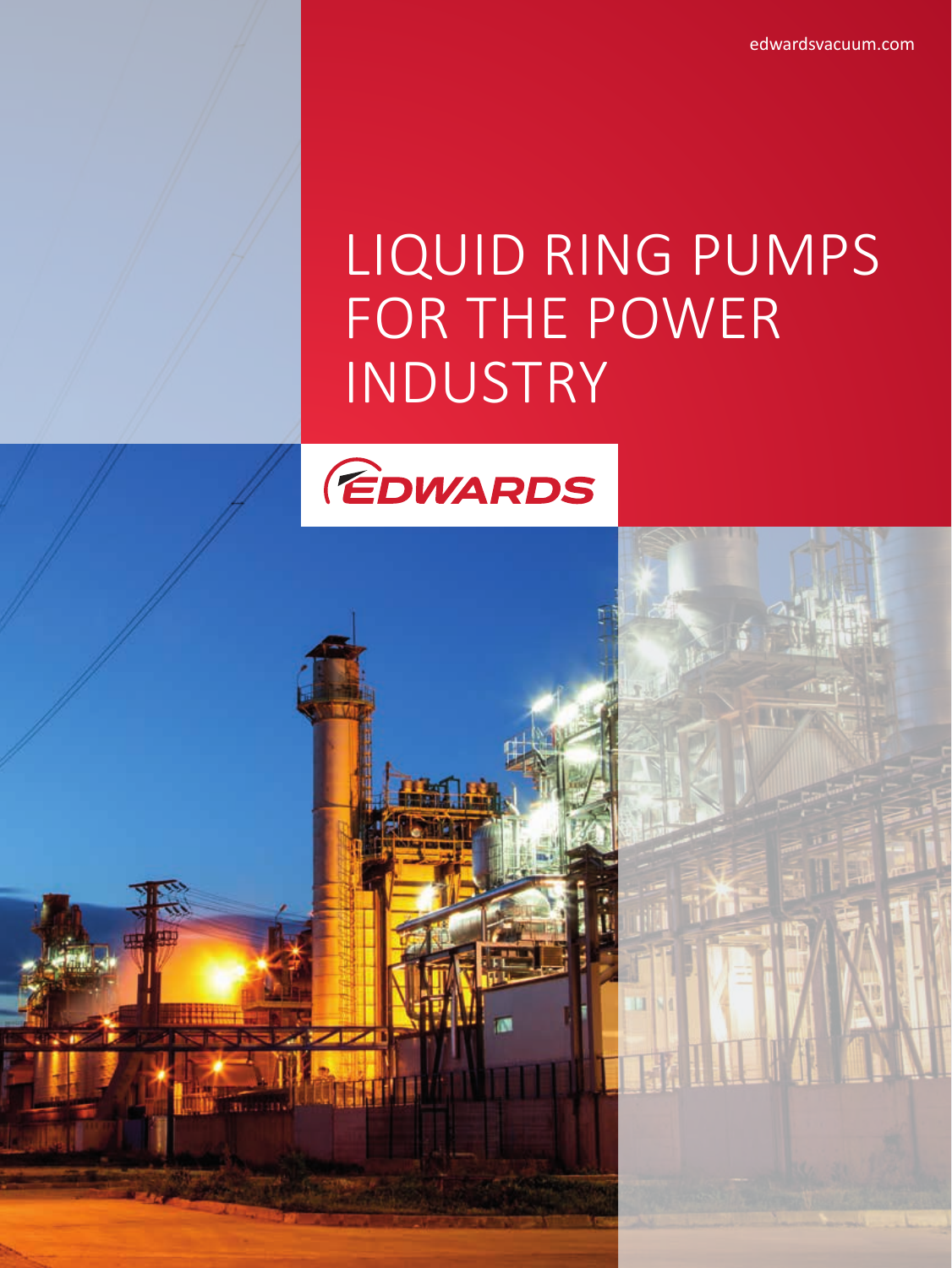## EDWARDS THE PARTNER OF CHOICE

**Edwards is a world leader in the design, technology and manufacture of vacuum systems for the power industry with over 95 years' history.** 

We believe in delivering results that bring value to our customers by using our breadth of industry experience to identify and apply solutions to your problems. Using the most innovative and up-to-date modeling techniques, we can optimise the pumping configuration for customers to provide a system design giving the maximum performance in the most reliable and cost-effective way.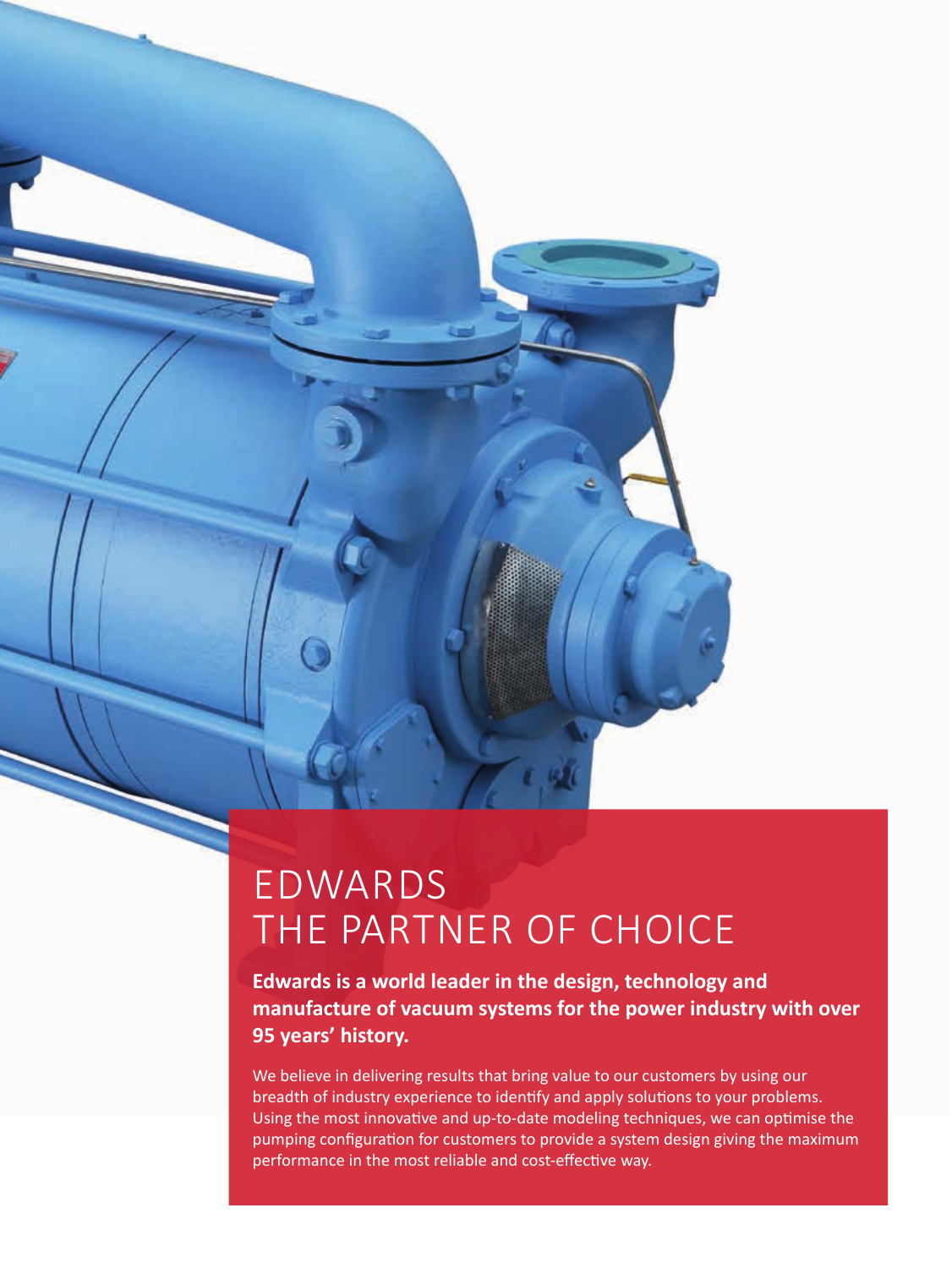# VACUUM PUMPING SOLUTIONS FOR YOUR POWER PLANT

**As a leader in vacuum technology, today Edwards has grown within the power industry from pioneering work in developing equipment for the early power stations, to the supply of sophisticated vacuum systems for thermal, nuclear and even solar-powered power plants.**

By working with power sector engineers and operators, Edwards is able to challenge the limits of vacuum system design, creating solutions to meet the demands of increasingly challenging applications.

The efficiency of steam turbines is an important part of electricity generation. Edwards' liquid ring vacuum pumps play a vital role in maximising efficiency by removing excess air from the system. On exiting the turbine, steam is condensed either by a water or an air-cooled condenser, creating a vacuum inside the turbine and therefore increasing efficiency. To maintain this vacuum, air and other non-condensable gases (that leak into and build up within the condenser) must be extracted. Liquid ring vacuum pumps are used worldwide in this critical application.

Edwards' liquid ring pumps are used on condenser waterbox priming, to ensure that they operate at optimum cooling performance; the pumps also perform a deaeration duty, continuing to remove accumulated air and noncondensable gases from the condenser cooling water.

Liquid ring pumps are also utilised on exhaust gas treatment processes for fly ash handling and flue gas desulphurisation.

Optimum solution for your requirements **Standard packages customised to meet your specification**

Peace of mind **Full factory acceptance test including saturated air test capability**

Reliability **Compliance to global and industry standards**

Your local partner of choice **Local applications expertise and service support**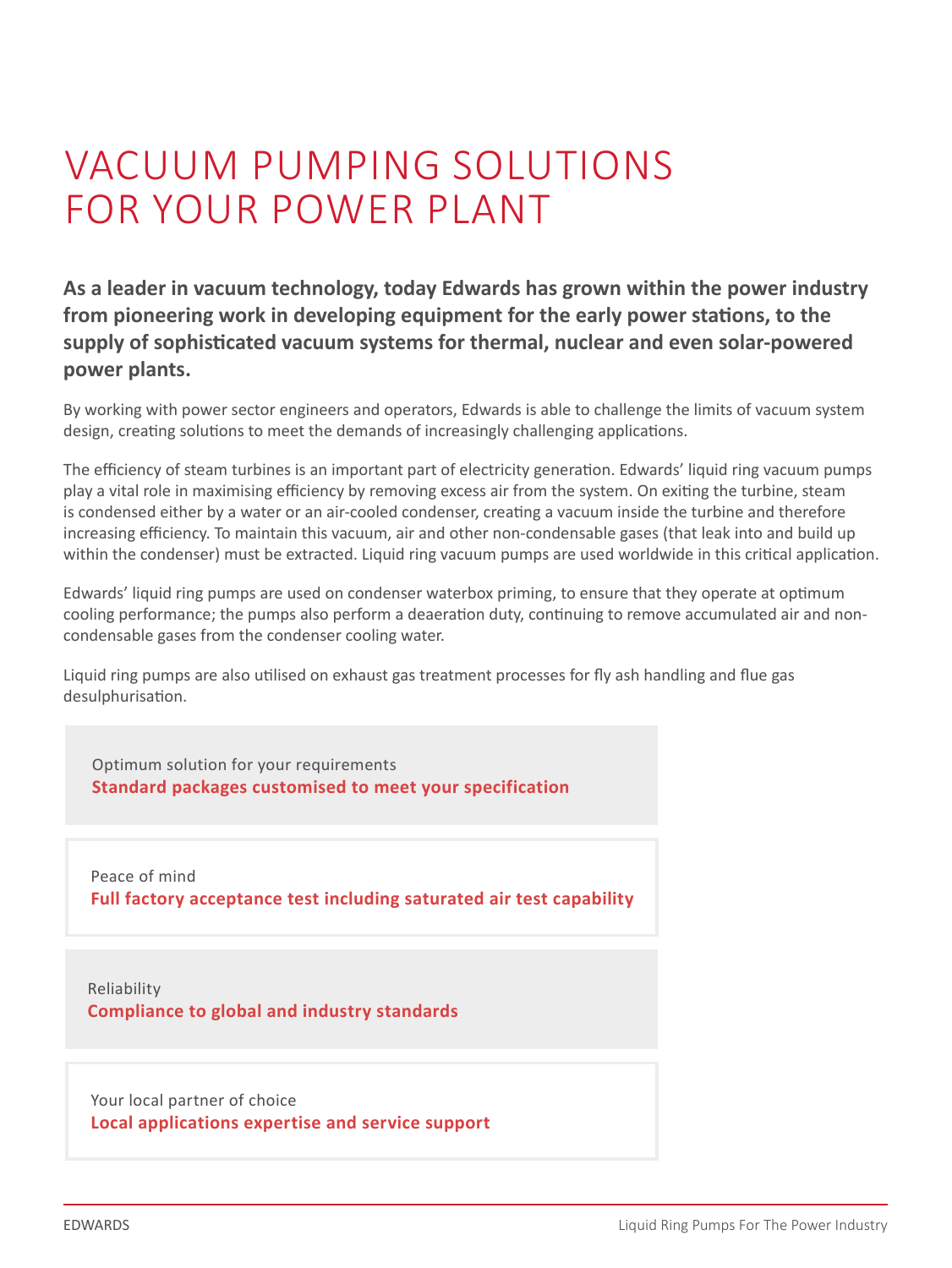### Condenser Air Extraction

In order to increase the availability, operational performance and reliability of turbine condenser vacuum plants, the dynamic relationship between the vacuum pumping system, condenser performance and turbine back pressure is an important factor in the design requirements and needs careful appraisal when considering overall plant performance.

Edwards condenser air extraction packages, based on two stage liquid ring vacuum pumps, are designed to remove system air leakage across common sizes of turbine generator steam condensers. This is achieved by reducing the pressure in the turbine, enabling more heat from the steam to be converted to mechanical energy, increasing efficiency of the power plant.

The air load from a turbine condenser system is saturated with vapour. Liquid ring pumps are ideal for handling high vapour loads as, much of the vapour will be condensed at the pump suction (by the direct condensing action of the inlet water spray or contact with the pump seal water). This condensing reduces the total volume to be handled by the pump, which is a significant advantage when compared to other pumping technologies.

- Standard packages for holding and hogging
- Designed to meet HEI specifications
- Local service and site commissioning support

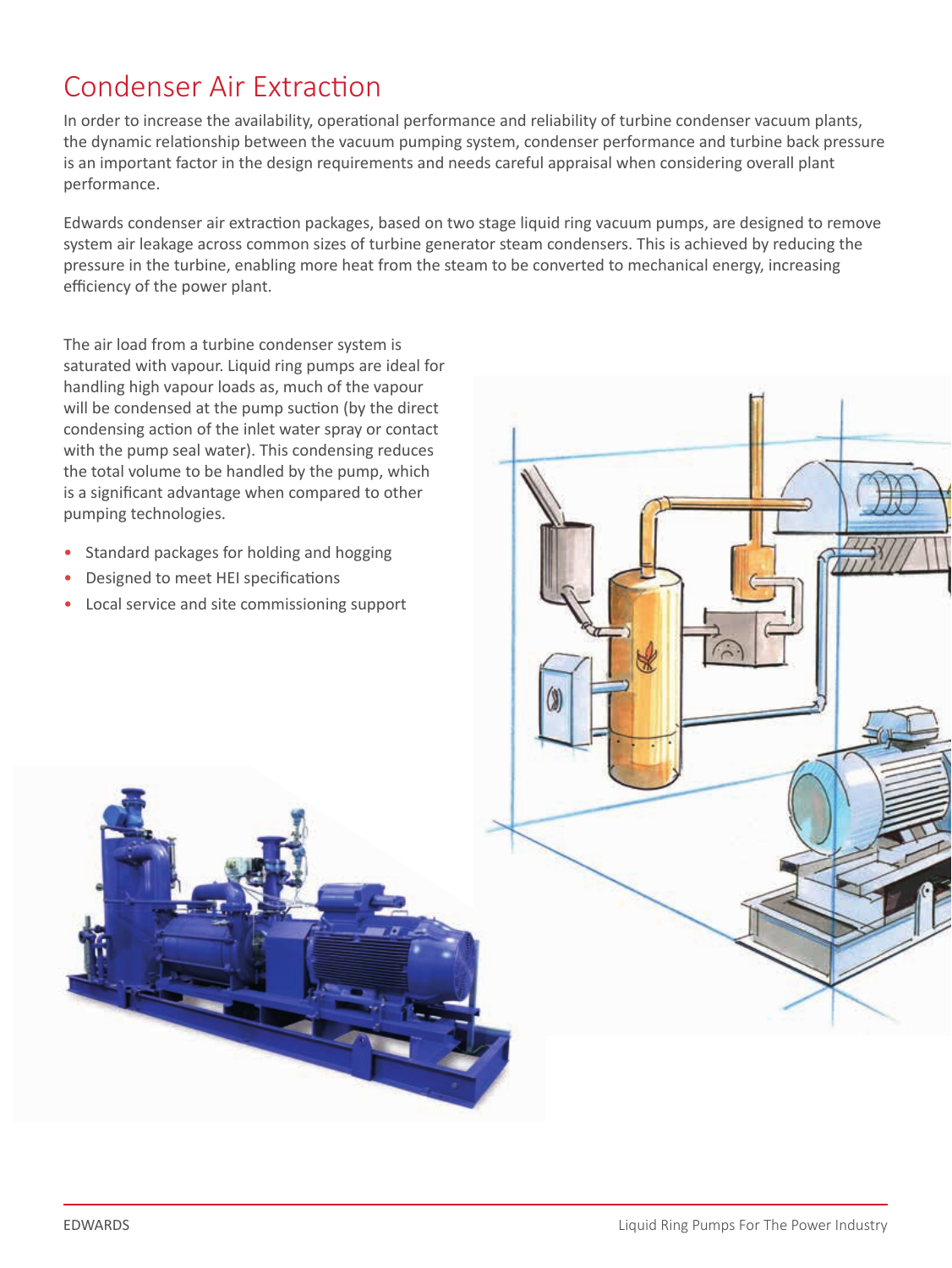### Waterbox Priming

Waterbox priming serves two functions: to create a siphon effect reducing the amount of power required to start the main cooling water pumps; and to ensure maximum condenser cooling efficiency by preventing accumulation of air in the upper parts of the cooling tube bundle.

The ability to handle wet gases without any detrimental effect makes liquid ring vacuum pumps ideal for condenser waterbox priming applications. The pumps are used initially to carry out priming of the main condenser water boxes and CW pump; once this is complete they are used to maintain vacuum in the water box at the required level.

The Edwards priming system is a modular design comprising three component parts: vacuum pumps, vacuum receiver and priming valve and accessories, which are supplied as required to meet customer specifications.



The vacuum pump system is comprised of a single stage liquid ring pump complete with a total seal water recirculation system, sized to meet the process duty requirements. If duty and standby pumpsets are called for, then two systems are provided, giving true standby capability including the seal water recirculation system.

The vacuum receiver vessel is complete with a pressure transmitter to control the pump operation and includes an automatic drain tank arrangement to remove any water carry over from the system, therefore avoiding corrosion. If required, a priming valve and associated accessories can be supplied for each condenser vacuum connection. The priming valve helps to prevent cycling of the vacuum system and minimises carryover of cooling water.

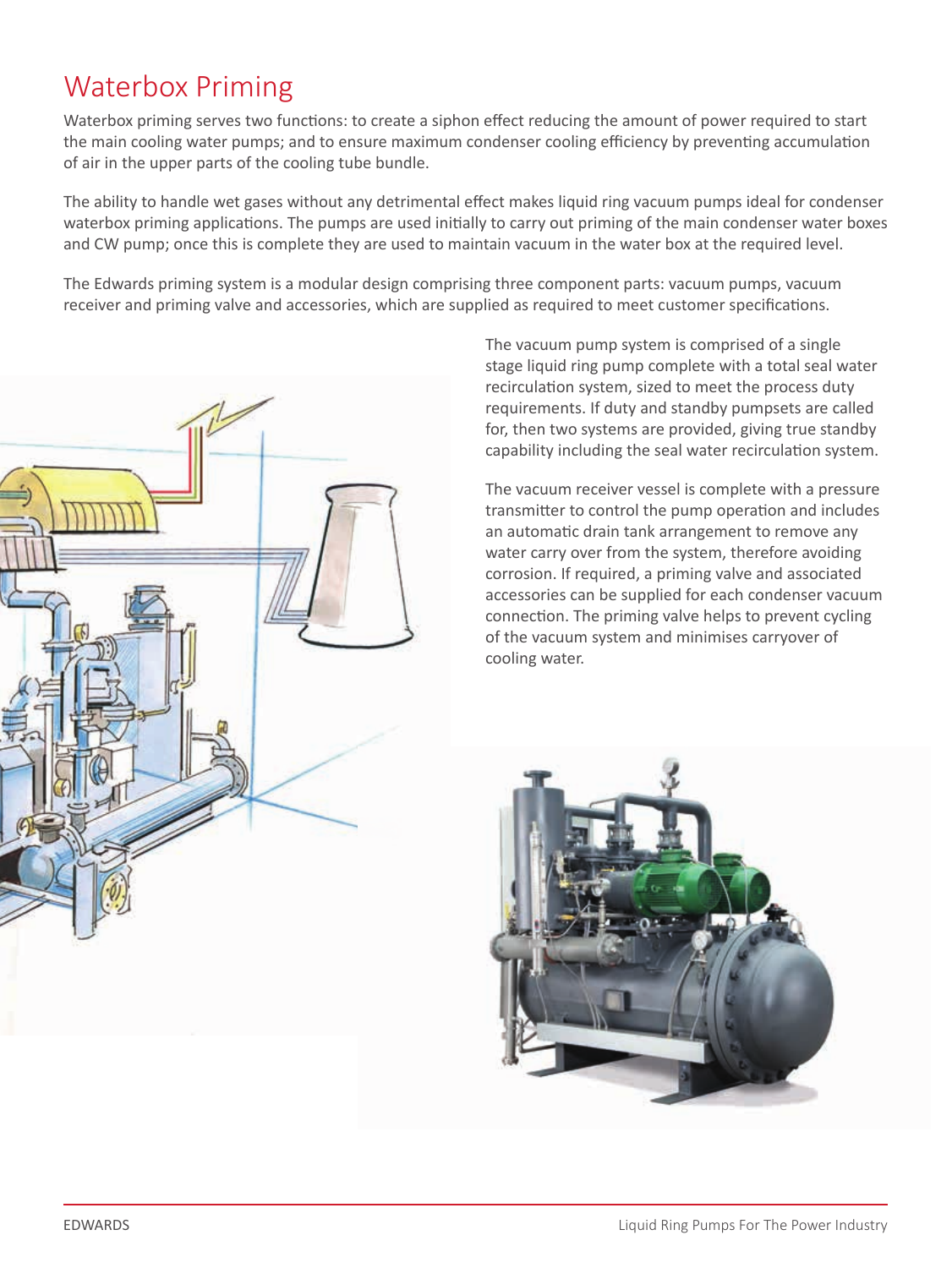### Fly Ash Handling

Ash from the combustion process is captured in the Electrostatic Precipitator; the collected ash is transported by a vacuum conveying system to the storage facility or loading silo. Liquid ring pumps offer a robust solution for this application often utilising stainless steel impellers.

- Pump capacities up to 5000 m<sup>3</sup>/h
- Corrosion/erosion resistant materials available
- Systemised to meet project requirements
- Once through or partial recirculation seal water



### Flue Gas Desulphurisation

Flue Gas Desulphurisation systems are a common feature on modern coal fired power plants. Gypsum is a by product of the process which is produced at the outlet of a scrubber. Liquid ring pumps are used to provide vacuum on the dewatering of the gypsum on a vacuum filter, usually belt or rotary drum type. The liquid ring pump, typically a large single stage design, is selected based upon the surface area of the vacuum filter.

Please contact an Edwards sales office for selection of the correct pump size for your application

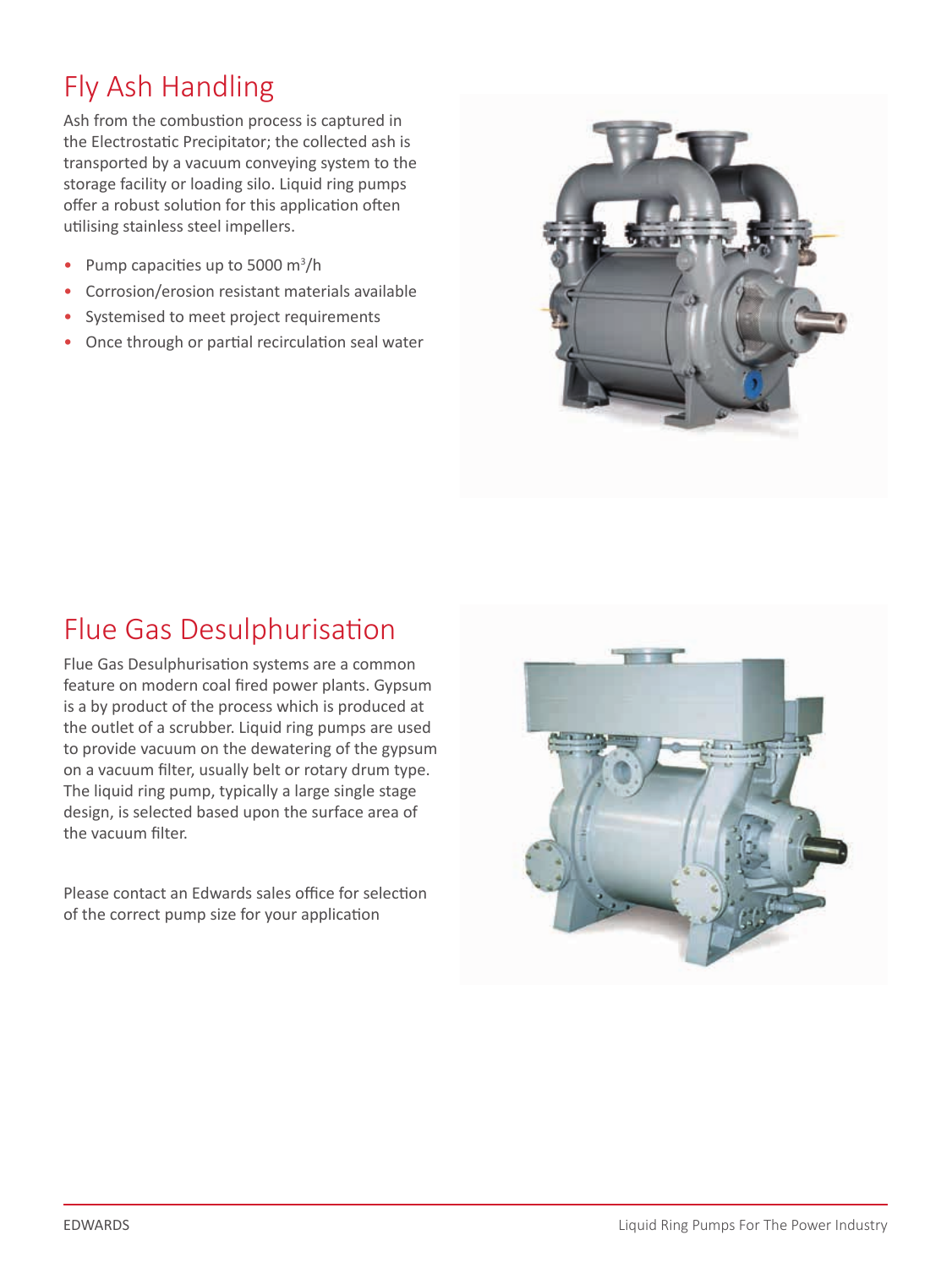### Condenser Air Extraction Pump Selection to HEI standards

Edwards's standard condenser air extraction packages are designed to meet the requirements of HEI standards for Steam Surface Condensers. Venting Equipment Capacities table, which recommends that venting equipment should be selected to operate at 1"Hgabs (33.86mbara). The ITD (Initial Temperature Difference) is an important consideration in optimum pump sizing which is based on the assumption that the ITD remains fixed. The table below gives pump selection guideline for operation at 1"Hgabs with specific HEI air leakage rates at various ITD's, as the ITD increases the capacity of the venting equipment also increases.

| <b>HEI</b>     |                |                | <b>ITD</b>     |                |                |
|----------------|----------------|----------------|----------------|----------------|----------------|
| <b>SCFM</b>    | $10^{\circ}$ C | $11^{\circ}$ C | $13^{\circ}$ C | $15^{\circ}$ C | $17^{\circ}$ C |
| 3              | EHR2390        | EHR2390        | EHR2190        | EHR2190        | EHR2190        |
| $\overline{4}$ | SHR2400        | <b>SHR2400</b> | EHR2390        | EHR2390        | EHR2190        |
| 5              | <b>SHR2400</b> | <b>SHR2400</b> | EHR2390        | EHR2390        | EHR2390        |
| 7.5            | <b>SHR2750</b> | <b>SHR2750</b> | <b>SHR2750</b> | <b>SHR2400</b> | <b>SHR2400</b> |
| 10             | <b>SHR2950</b> | <b>SHR2750</b> | <b>SHR2750</b> | <b>SHR2750</b> | <b>SHR2400</b> |
| 12.5           | <b>SHR2950</b> | <b>SHR2950</b> | SHR2950        | SHR2750        | <b>SHR2750</b> |
| 15             | SHR21200       | SHR21200       | SHR2950        | <b>SHR2950</b> | <b>SHR2950</b> |
| 17.5           | SHR21850       | SHR21200       | SHR21200       | <b>SHR2950</b> | <b>SHR2950</b> |
| 20             | SHR21850       | SHR21850       | SHR21200       | SHR21200       | <b>SHR2950</b> |
| 25             | SHR22500       | SHR21850       | SHR21850       | SHR21200       | SHR21200       |
| 30             | SHR22500       | SHR22500       | SHR21850       | SHR21850       | SHR21850       |
| 40             | SHR23500       | SHR23500       | SHR23500       | SHR22500       | SHR21850       |

Power plants typically operate at higher pressures than the 1"Hgabs. As the operating pressure increases, assuming a fixed ITD the capacity of the venting equipment also increases. Other factors such as part load operation should also be taken into consideration.

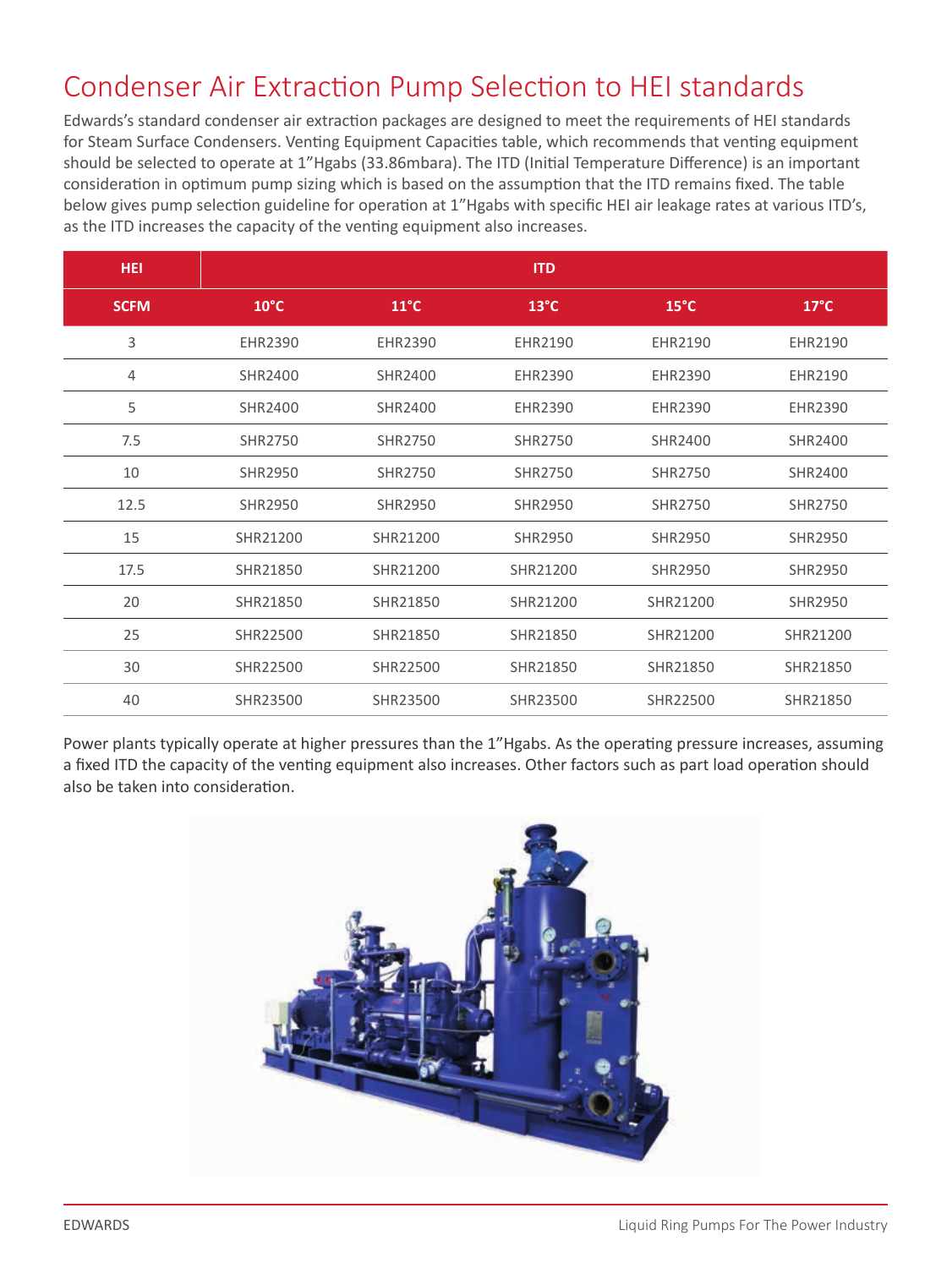### Condenser Air Extraction Standard Packages

Edwards have developed two standard package concepts to meet the differing market requirements for condenser air extraction systems. The fully automated CEP packages are designed to meet the typical specification requirements for larger steam turbine plants which are developed by the major utility companies and IPP's whilst the smaller SCP packages are aligned with the requirements of the lower capacity plants for industrial and marine applications. Each of these concepts provide a base template which can be customised to meet the specific requirements of each project.

#### CEP Packages



- Pump sizes SHR2400 SHR23500
- Simplex design with dedicated seal water circuit
- Fully automatic operation
- Inlet water spray for inlet volume reduction
- Inter-stage anti cavitation device
- Recirculation pump to facilitate optimum seal water flow rate
- Level control with multiple set points
- Pump discharge temperature switch to detect operational problems
- Discharge air flow measuring flow meter
- Shell & tube heat exchanger with stainless steel tubes
- Option for plate type heat exchanger as alternative to shell & tube type

| <b>MODEL</b> | <b>PUMP</b>    | <b>SCFM</b>  | <b>HP</b> | <b>kW</b> | $A^*$ | $B*$ | $C^*$ |
|--------------|----------------|--------------|-----------|-----------|-------|------|-------|
| CEP750-2     | SHR2400        | $5 - 7.5$    | 40        | 22        | 2350  | 1000 | 1500  |
| CEP1000-2    | SHR2750        | $7.5 - 12.5$ | 75        | 45        | 3750  | 1350 | 2000  |
| CEP1500-2    | <b>SHR2950</b> | $10 - 20$    | 100       | 55        | 3750  | 1350 | 2000  |
| CEP2000-2    | SHR21200       | $15 - 25$    | 125       | 75        | 4500  | 1500 | 2500  |
| CEP3000 - 2  | SHR21850       | $20 - 30$    | 175       | 110       | 4500  | 1500 | 2500  |
| CEP6000 - 2  | SHR22500       | $25 - 40$    | 225       | 132       | 5500  | 1700 | 3000  |
| CEP7500-2    | SHR23500       | $30 - 50$    | 275       | 200       | 6000  | 1900 | 3200  |

*\* Dimensions in mm*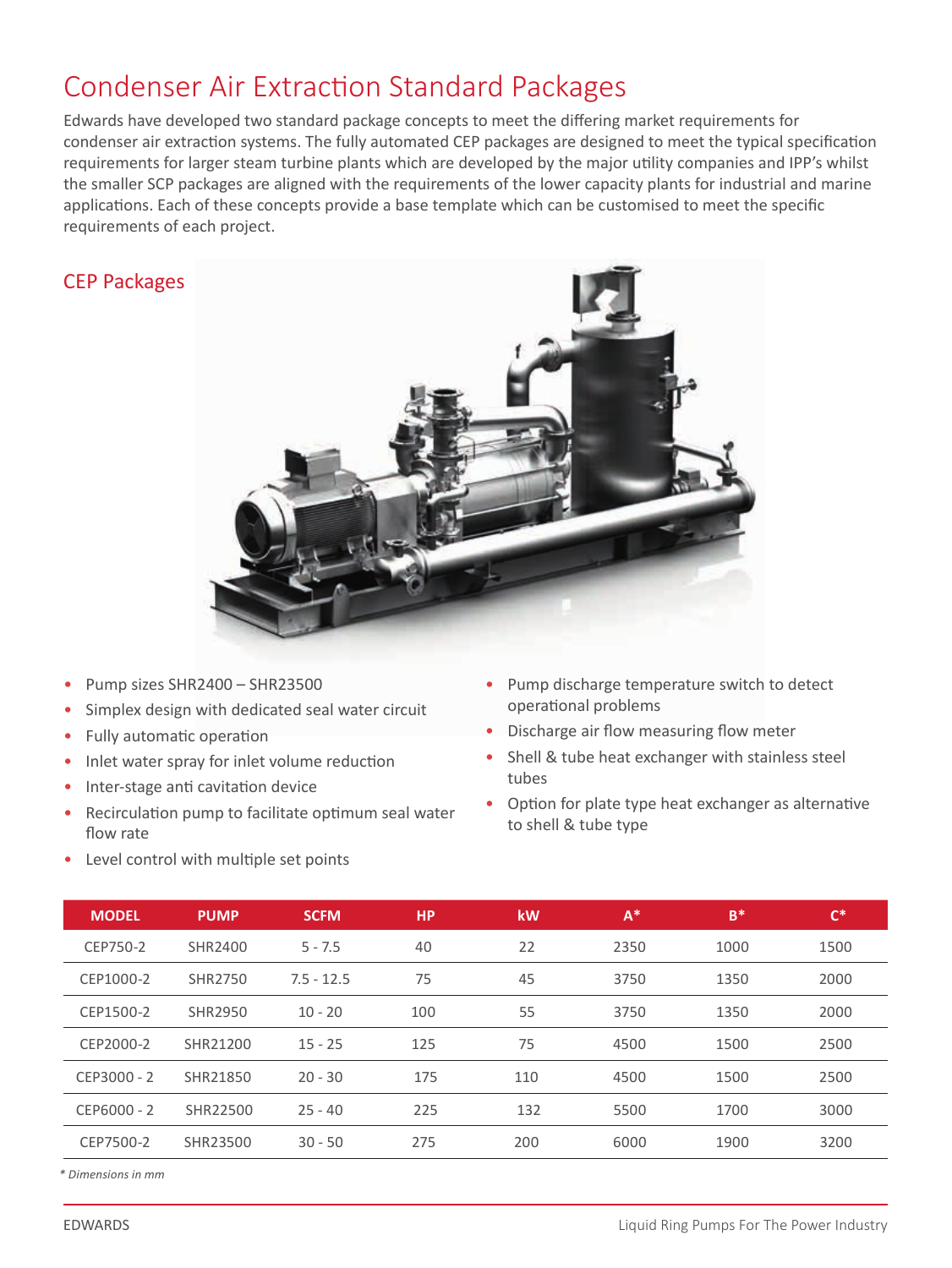### SCP Packages

The SCP Packages are designed to meet the requirements of industrial installations where manual operation is the preferred solution. There are three design options to select from all including integrated seal water recirculation using a stainless steel plate type heat exchanger.

#### Features

- Pump sizes EHR2190 SHR2750
- Simplex, Duplex and Common Separator design options
- Manual operation
- Inlet water spray for inlet volume reduction
- Interstage anti cavitation device
- Plate type heat exchanger



• Simplex—a single pump model complete with a dedicated total seal water recirculation system, multiple units can be arranged alongside

• Duplex — Duty/standby pumps each with a dedicated total recirculation system, used when initial evacuation requires multiple pumps or when extra capacity is required to specific operating conditions





• Common — Duty/standby pumps with a common recirculation system , also used to meet additional specific operating conditions, with the added security of independent seal water recirculation systems

*Please contact your local sales office for detailed package information.*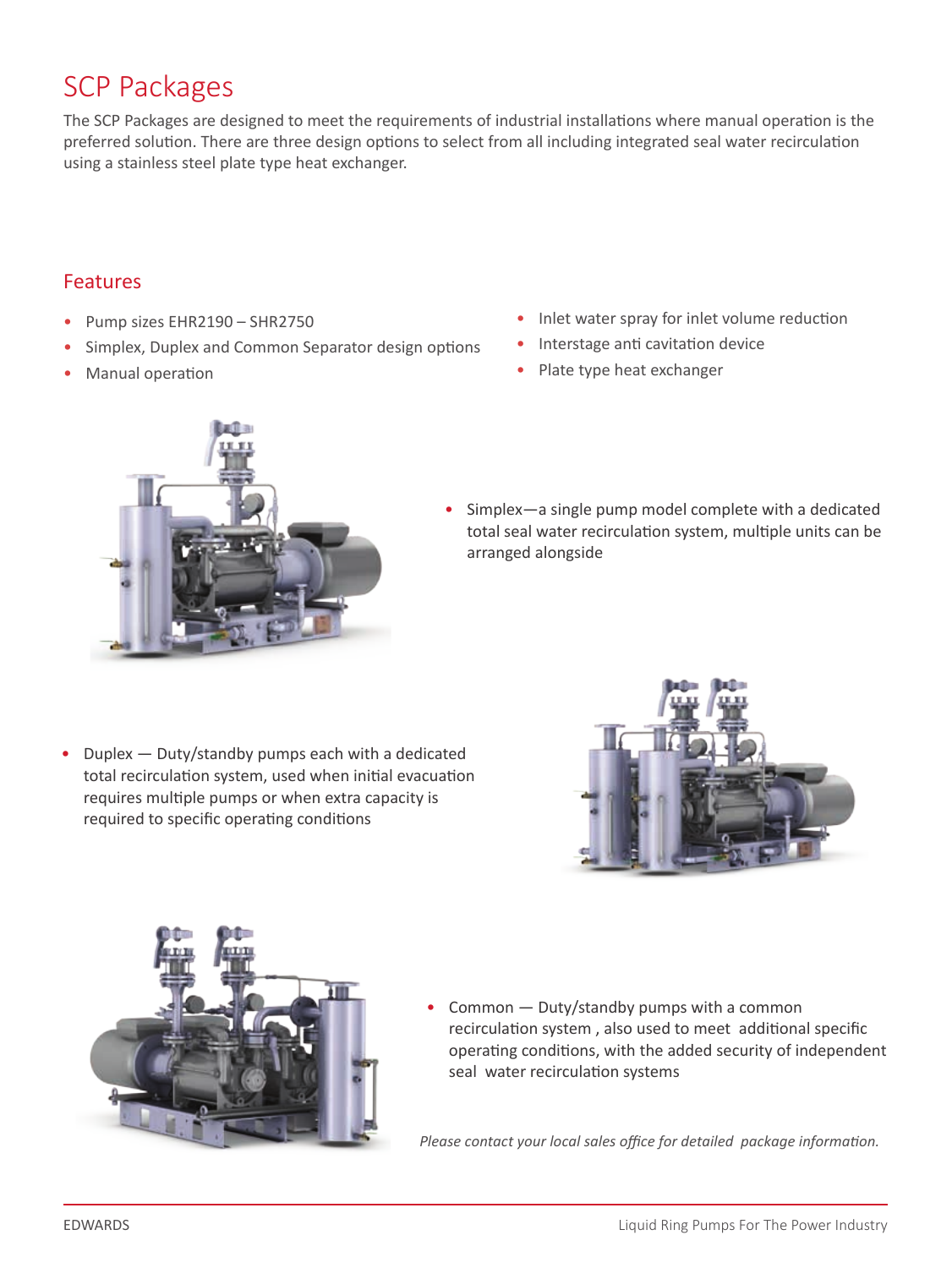### Waterbox Priming

The Edwards waterbox priming system is a modular design comprised of three component parts: vacuum pumps, vacuum receiver and priming valves, supplied as required to meet the customer specifications. The complete duplex package includes two liquid ring pumps, each with an independent seal water recirculation system, a vacuum receiver, interconnecting pipework and local control panel. Alternatively pumps can be supplied as a simplex package, or as a common package with a combined recirculation system. All three package options are available with or without the vacuum receiver and can be mounted on a separate baseplate or on top of the vacuum receiver.



*Simplex - a single liquid ring pump complete with a dedicated seal water recirculation system*

*Duplex - two liquid ring pumps each complete with a dedicated seal water recirculation system*

*Common - two liquid ring pumps with a common seal water recirculation system mounted on a vacuum receiver*

### Technical data

| <b>Model</b> | Hz. | rpm  | <b>Motor rating</b><br>kW | <b>Nominal capacity</b><br>$m^3/h$ |
|--------------|-----|------|---------------------------|------------------------------------|
| EHR1190      | 50  | 1450 | 5.5                       | 180                                |
|              | 60  | 1740 | 7.5                       | 260                                |
| EHR1390      | 50  | 1450 | 11                        | 340                                |
|              | 60  | 1740 | 15                        | 440                                |

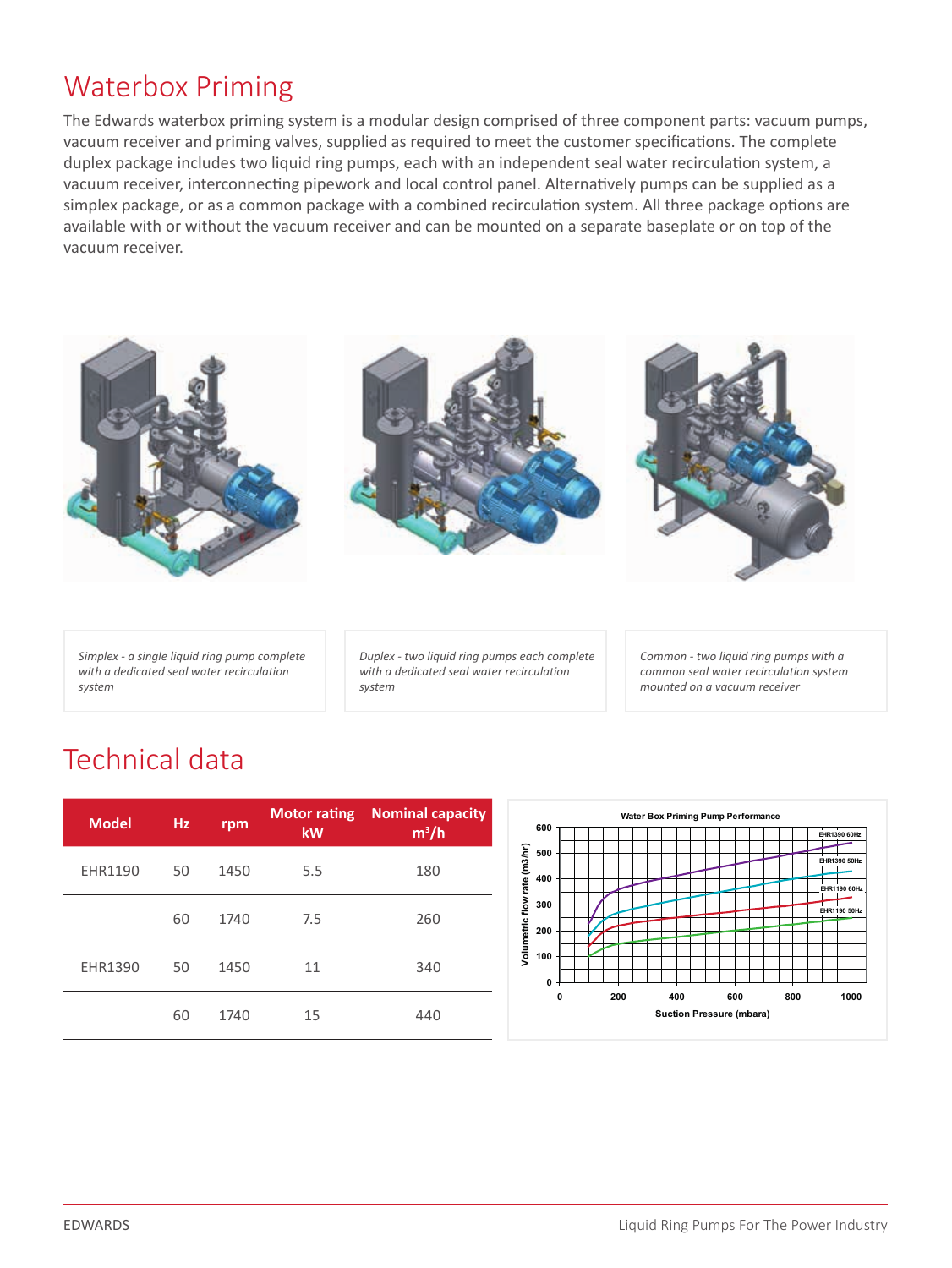### Non Standard Packages

More complex systems include special recirculation systems of combinations of liquid ring pumps, air or steam ejectors. These hybrid systems can significantly extend the liquid ring pump performance.

In addition to the standard range of condenser air extraction packages Edwards also offer bespoke systems designed to meet customer specific requirements, including:

- Hybrid air ejector/liquid ring and steam ejector liquid pump systems
- Large capacity single stage hogging systems suitable for Air cooled condenser
- Stainless steel pump construction for geothermal applications
- Custom designed seal water cooling systems
	- multiple heat exchanger for low quality colony water
	- air blast coolers for applications with limited cooling water supply

Contact your local Edwards sales office to discuss your specific requirements



Condenser air extraction LRP package